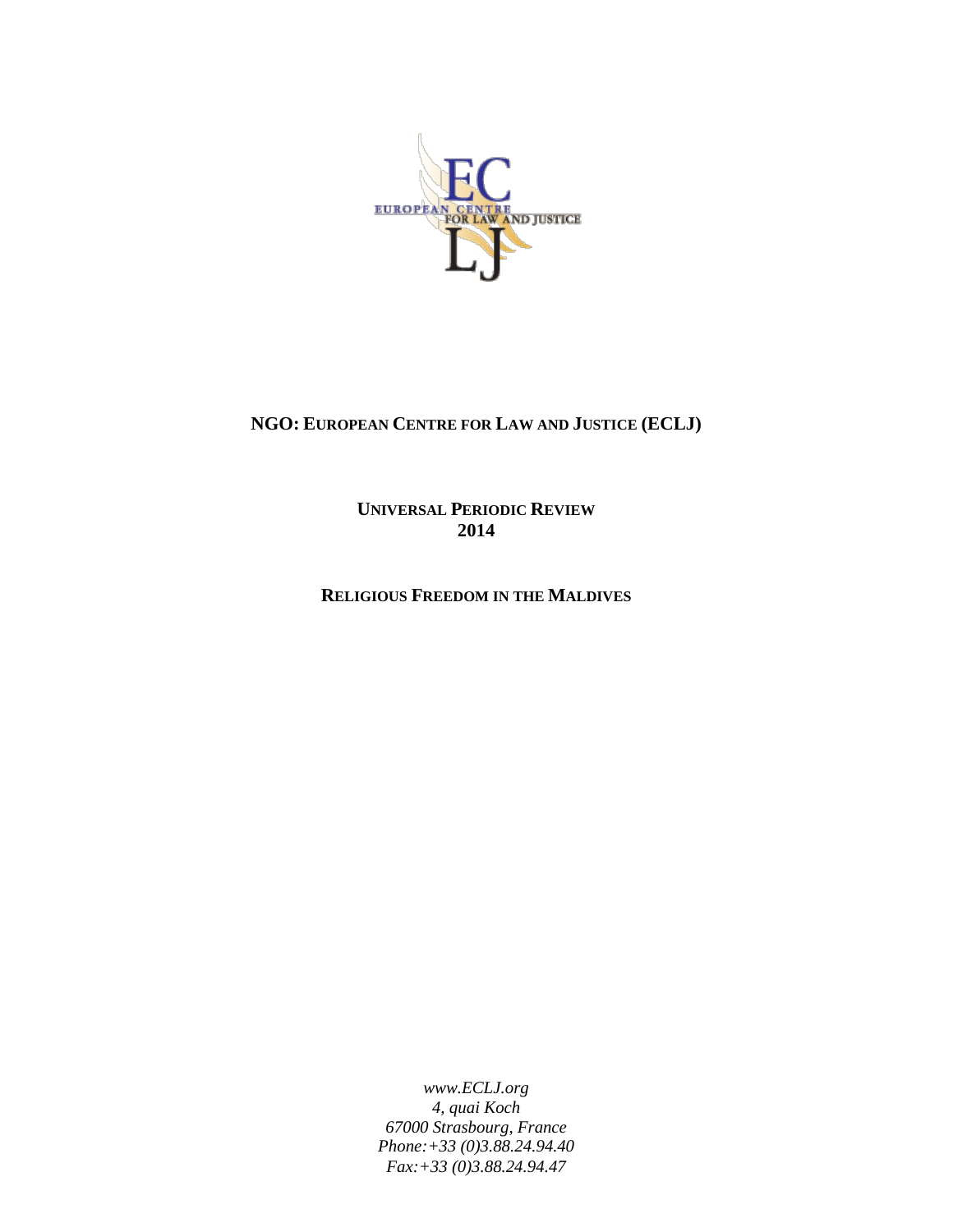#### **RELIGIOUS FREEDOM IN THE MALDIVES**

#### **Introduction.**

1. The European Centre for Law and Justice (ECLJ) is an international, non-governmental organisation dedicated to promoting and protecting human rights around the world. The ECLJ also holds Special Consultative Status before the United Nations Economic and Social Council<sup>1</sup>. This report's purpose is to raise concerns for the 2014 Universal Periodic Review (UPR) regarding circumstances in the Republic of the Maldives [hereafter the Maldives] that have significant potential to limit the Maldives' ability to safeguard human rights.

### **Regardless of the Maldives' New Constitutional Guarantees for Full Enjoyment of Human Rights, the Maldives Continually Denies Non-Sunni Muslim Citizens and Non-Muslim Foreigners the Right to Freely Practice Religion.**

2. The Maldives, after transferring power to its first democratically elected government in 2008 under the presidency of Mohamed Nasheed, implemented a new constitution that purports to ensure the equal protection of human rights; however, it only grants those freedoms to the extent they are compatible with Sunni Islam<sup>2</sup>, under *Sharia* law<sup>3</sup>. The Constitution's Non-Discrimination Clause provides that "[e]veryone is entitled to the rights and freedoms included in this Chapter without discrimination of any kind, including race, national origin, colour, sex, age, mental or physical disability, political or other opinion, property, birth or other status, or native island<sup>"4</sup>. Noticeably, religion does not appear in the Clause. Instead, "it is the responsibility of every [Maldivian] citizen . . . to preserve and protect the State religion of Islam"<sup>5</sup>. Thus, there is no freedom of religion or religious expression in the Maldives as the Constitution forbids the practice of any religion other than Islam<sup>6</sup>. Only Muslims are granted citizenship, while formerly-Muslim religious converts are punished by revocation of citizenship<sup>7</sup> . Therefore, it is unlikely that the Maldives is making any effort to work towards religious freedom for non-Muslims because Islam, as the official religion, holds both religious and political power<sup>8</sup>. "Islam is so intertwined with politics in the Maldives that it is the only country

<span id="page-1-0"></span> $\overline{a}$ 

<sup>&</sup>lt;sup>1</sup>NGO Branch, U.N. Dep't of Econ. & Soc. Affairs, Consultative Status for the European Centre for Law and Justice (2007), http://esango.un.org/civilsociety/ (accessed by searching "European Centre for Law and Justice" in the iCSO Database).

<sup>2</sup>CONST. OF THE REPUBLIC OF MALDIVES, ch. II, art. 16(a)-(b), *available at* http://www.maldivesinfo.gov.mv/home/upload/downloads/Compilation.pdf [hereinafter, CONST. OF THE REPUBLIC OF MALDIVES].

<sup>3</sup>Human Rights Comm'n of the Maldives, *Shadow Report On the International Covenant on* 

*Civil And Political Rights In Response To The Maldives Initial State Report* (June 2012), http://tbinternet.ohchr.org/Treaties/CCPR/Shared%20Documents/MDV/INT\_CCPR\_NGO\_MDV\_105\_9610\_E.pdf.  ${}^{4}$ CONST. OF THE REPUBLIC OF MALDIVES, ch. II, art. 17(a).

 ${}^{5}$ CONST. OF THE REPUBLIC OF MALDIVES, ch. II, art. 67(g).

<sup>6</sup>*Maldives-Religion*, WINDOWS ON ASIA, http://asia.isp.msu.edu/wbwoa/south\_asia/maldives/religion.htm.

<sup>7</sup>*Maldives Elections Unlikely To Improve Religious Freedom*, OPEN DOORS, 6 Sept. 2013, https://www.opendoorsusa.org/news/2013/09-September/Maldives-elections-unlikely-to-improve-religious-

freedom; S*ee Religious Freedom In The Republic Of Maldives*, THE INSTITUTE ON RELIGION & PUBLIC POLICY, http://lib.ohchr.org/HRBodies/UPR/Documents/Session9/MV/IRPP\_InstituteonReligionandPublicPolicy.pdf.

<sup>8</sup>*Maldives Elections Unlikely To Improve Religious Freedom*, *supra* not[e 7.](#page-1-0)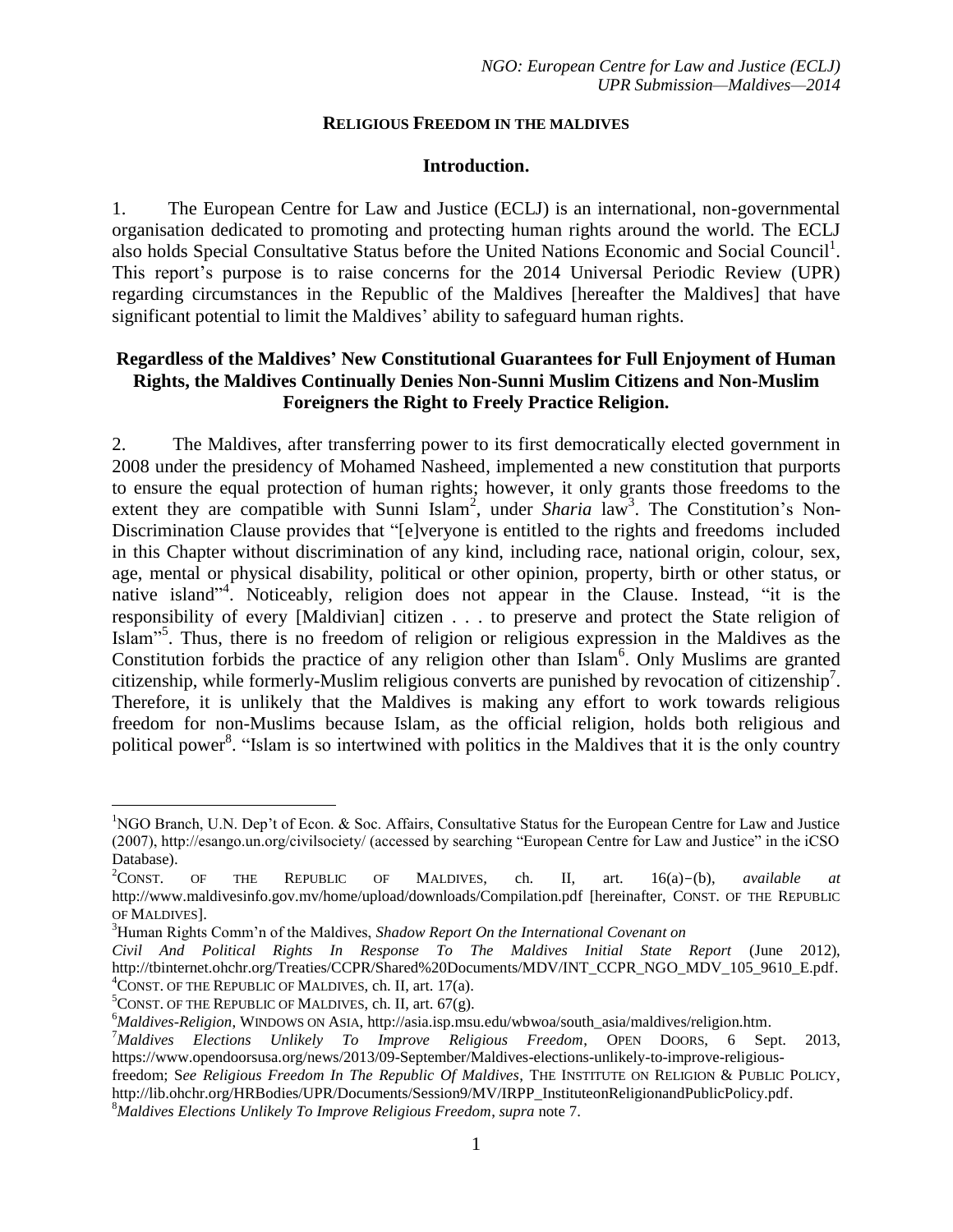in the world where it is illegal [for citizens] to be anything other than a Muslim"<sup>9</sup>. The Maldivian Constitution stipulates that "a non-Muslim may not become a citizen of the Maldives"<sup>10</sup>. Additionally, the Maldivian government has incorporated an aspect of *Sharia* law into its legal system which provides that "citizens who convert to another religion can have their citizenship revoked"<sup>11</sup> or be sentenced to death<sup>12</sup>.

### <span id="page-2-1"></span>*Protection of Religious Unity Act.*

<span id="page-2-0"></span>3. The Protection of Religious Unity Act of 1994 maintains that "both the government and the citizens of the country must protect the religious unity that they have created $"^{13}$ . Despite the 2010 Working Group's "grave concern" for religious freedom under the religious unity regulations, which enforce the Religious Unity  $Act^{14}$ , the Maldivian government ratified and published the new draft of the regulations in  $2011^{15}$ . The religious unity regulations of the Act make it "illegal in the Maldives to propagate any faith other than Islam or to engage in any effort to convert anyone to any religion other than Islam"<sup>16</sup>. It is also illegal to publically carry or display non-Islamic religious books and writings, and is illegal to translate non-Islamic religious writings into Dhivehi, the Maldivian language<sup>17</sup>. Only the following remain exempt: "articles that disseminate information about various disciplines, intellectual studies carried out, comparative studies between Islam and other religions, description of sayings and expressions about Islam by people of other religions, and dissemination of Muslim expressions on other religions"<sup>18</sup>.

4. Further, it is "illegal to display in public any symbols or slogans belonging to any religion other than Islam, or creating interest in such articles"<sup>19</sup>. This regulation—in addition to the Regulation on the Protection of Religious Unity forbidding the media from publicising material that "humiliates Allah or his prophets or the holy Quran or the Sunnah of the Prophet

 $\overline{a}$ 9 *Id.*

 $10$ CONST. OF THE REPUBLIC OF MALDIVES, ch. I, art. 9(d).

<sup>&</sup>lt;sup>11</sup>Maldives Elections Unlikely To Improve Religious Freedom, OPEN DOORS, 6 Sept. 2013, https://www.opendoorsusa.org/news/2013/09-September/Maldives-elections-unlikely-to-improve-religious-freedom. <sup>12</sup>Children Liable For Death Penalty Under New Maldives Law, THE CLARION PROJECT (4 May 2014), http://www.clarionproject.org/news/children-liable-death-penalty-under-new-maldives-law [hereinafter *Children Liable*].

<sup>13</sup>*Religious Freedom in the Republic of* Maldives, THE INSTITUTE ON RELIGION & PUB. POLICY para. 1, http://lib.ohchr.org/HRBodies/UPR/Documents/Session9/MV/IRPP\_InstituteonReligionandPublicPolicy.pdf.

<sup>&</sup>lt;sup>14</sup>Rep. of the Working Group on the Universal Periodic Review, Human Rights Council, 9th sess., 30 Aug. 2010, 81 U.N. DOC. A/HRC/WG.6/9/MDV/1/Rev.1 [hereinafter 2010 UPR].

<sup>15</sup>JJ Robinson and Ahmed Naish, *New Religious Unity Regulations Crack Down on Extremist Preaching in Maldives*, MINIVAN NEWS: INDEPENDENT NEWS FOR THE MALDIVES (18 Sept. 2011), http://minivannews.com/society/new-religious-unity-regulations-crack-down-on-extremist-preaching-in-maldives-25734.

<sup>&</sup>lt;sup>16</sup>REGULATION ON PROTECTION OF RELIGIOUS UNITY AMONG MALDIVIAN CITIZENS  $\S$  6 (unofficial translation), available at http://minivannews.com/society/new-religious-unity-regulations-crack-down-on-extremist-preaching-inmaldives-25734 (follow "religious unity regulations" imbedded link) [hereinafter "REGULATION ON PROTECTION OF RELIGIOUS UNITY"].

<sup>17</sup>REGULATION ON PROTECTION OF RELIGIOUS UNITY § 7(a), *supra* not[e 16.](#page-2-0)

<sup>18</sup>REGULATION ON PROTECTION OF RELIGIOUS UNITY § 7(b), *supra* note [16.](#page-2-0)

<sup>19</sup>REGULATION ON PROTECTION OF RELIGIOUS UNITY § 6, *supra* not[e 16.](#page-2-0)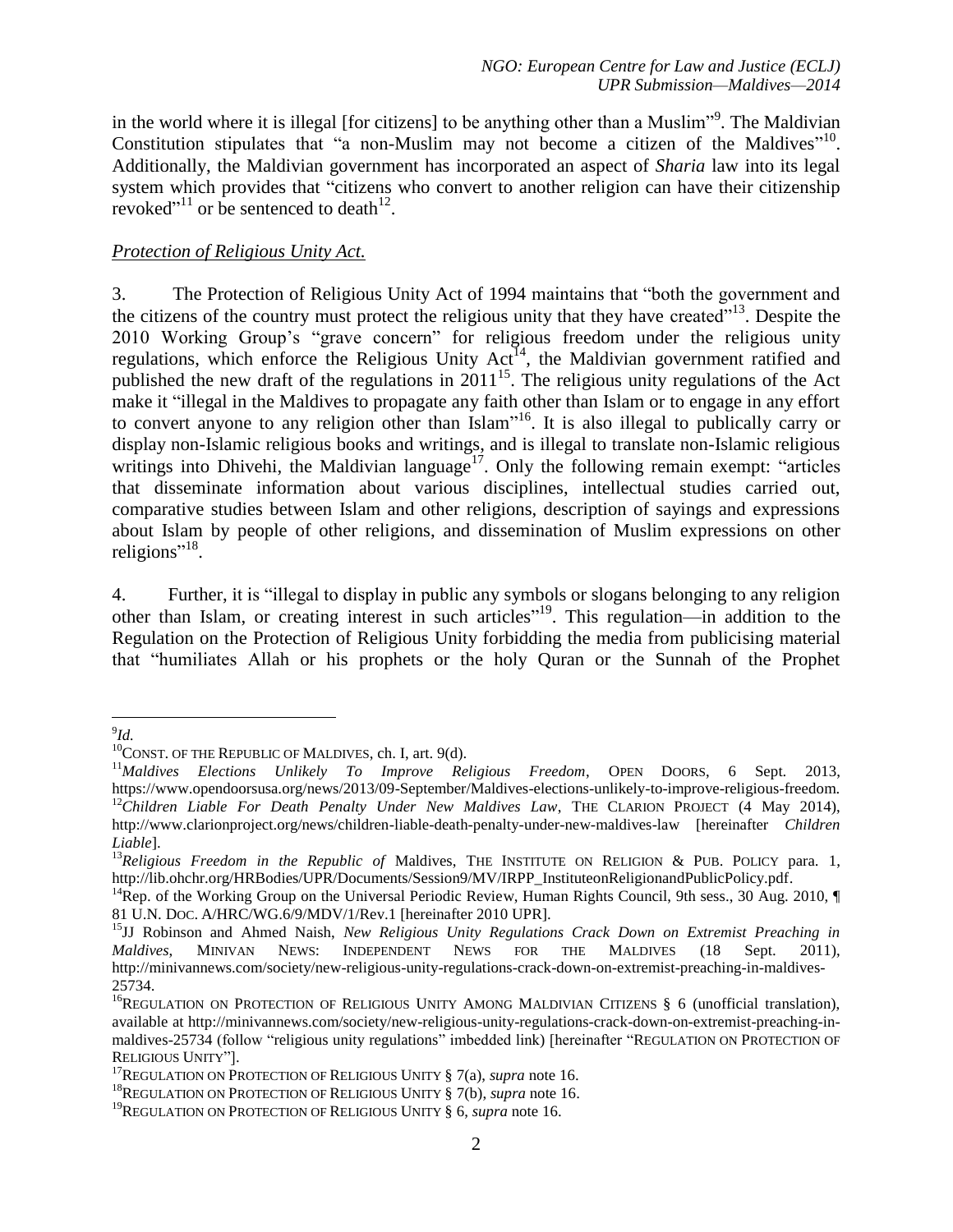<span id="page-3-0"></span>(Mohamed) or the Islamic faith"<sup>20</sup>—authorised the Maldivian Ministry of Islamic Affairs to block eight websites in 2008 and 2009 "for allegedly publishing anti-Islamic and pro-Christianity content in [] Dhivehi [language]"<sup>21</sup>. In November 2011, the Ministry of Islamic Affairs also banned a controversial blog written by Ismail 'Hilath' Rasheed<sup>22</sup>, a Maldivian freelance journalist and religious freedom campaigner<sup>23</sup>. Rasheed spoke against the Maldivian Constitution's proscription against Islamic schools outside the "Sunni school of Islam"<sup>24</sup>. Rasheed's blog was banned for containing anti-Islamic statements<sup>25</sup>. In a statement defending his blog's Islamic character, Rasheed stated, "I am a Sufi Muslim<sup>26</sup> and there is nothing on my website that contradicts Sufi Islam"<sup>27</sup>.

#### *Rising Influence of Islamic Conservatism.*

#### <span id="page-3-1"></span>*Apostasy Law.*

5. A major concern to the country is the Islamists' rising influence. In addition to the constitutional provisions granting equal protection of human rights only to the extent they are compatible with Islam, there has also been talk about fully integrating and implementing *Sharia* law in the country<sup>28</sup>. Even under current law, however, aspects of *Sharia* are incorporated into the legal system<sup>29</sup>. For example, starting at age seven, apostasy is punishable by death<sup>30</sup>.

6. In May 2010, during a public question-and-answer session with Islamic speaker Dr. Zakir Naik, Mohamed Nazim stated that he was "Maldivian and not a Muslim"<sup>31</sup>. Nazim was the first Maldivian to publicly announce he was not a Muslim<sup>32</sup>. The Islamic Foundation, a local religious

 $\overline{a}$ 

<sup>&</sup>lt;sup>20</sup>Eleanor Johnstone, *Blog Crack-Down "Is Just The Beginning", Warns Censored Blogger*, MINIVAN NEWS (21 Nov. 2011), http://minivannews.com/politics/blog-crack-down-is-just-the-beginning-warns-censored-blogger-28433 (internal quotations omitted).

<sup>&</sup>lt;sup>21</sup>Maldives: Dissident and Anti-Islamic Sites Blocked, GLOBAL VOICES ADVOCACY: DEFENDING FREE SPEECH ONLINE (19 March 2009, 12:28 AM), http://advocacy.globalvoicesonline.org/2009/03/19/maldives-dissident-andanti-islamic-sites-blocked/.

<sup>22</sup>Johnstone, *supra* note [20.](#page-3-0)

<sup>&</sup>lt;sup>23</sup>Reporter Missing For Past Ten Days in Maldives, REPORTERS WITHOUT BORDERS (18 August 2014), http://en.rsf.org/maldives-reporter-missing-for-past-10-days-18-08-2014,46814.html.

<sup>24</sup>*Id*. *See* CONST. OF THE REPUBLIC OF MALDIVES, ch. III, art. 73(3); *Id.*, ch. IV, art. 109(b); *Id.*, ch. V, art. 130(a)(3); *Id.*, ch. VI, art. 149(b)(1).

<sup>25</sup>Johnstone, *supra* note [20.](#page-3-0)

 $^{26}$ Sufism is a dimension of Islam that follows all the outward signs of devotion to Allah, but further demonstrates "dedication to worship, total dedication to Allah [M]ost High, disregard for the finery and ornament of the world, abstinence from the pleasure, wealth, and prestige sought by most men, and retiring from others to worship alone." *Sufism*, BBC NEWS (8 Sept. 2009), http://www.bbc.co.uk/religion/religions/islam/subdivisions/sufism\_1.shtml.

<sup>27</sup>Johnstone, *supra* note [20.](#page-3-0)

<sup>28</sup>Benedict Rogers, *Choking Off Freedom In The Maldives*, N.Y. TIMES (26 July 2012), http://www.nytimes.com/2012/07/27/opinion/choking-off-freedom-in-the-maldives.html? r=0. <sup>29</sup>*Children Liable*, *supra* note [12.](#page-2-1)

<sup>30</sup>*Id.*

<sup>31</sup>Eugene Volokh, *Maldives: Islamic Foundation Calls for Death Sentence if Apostate Fails to Repent*, THE VOLOKH CONSPIRACY (31 May 2010, 12:16 PM), http://www.volokh.com/2010/05/31/maldives-islamic-foundation-calls-fordeath-sentence-if-apostate-fails-to-repent/.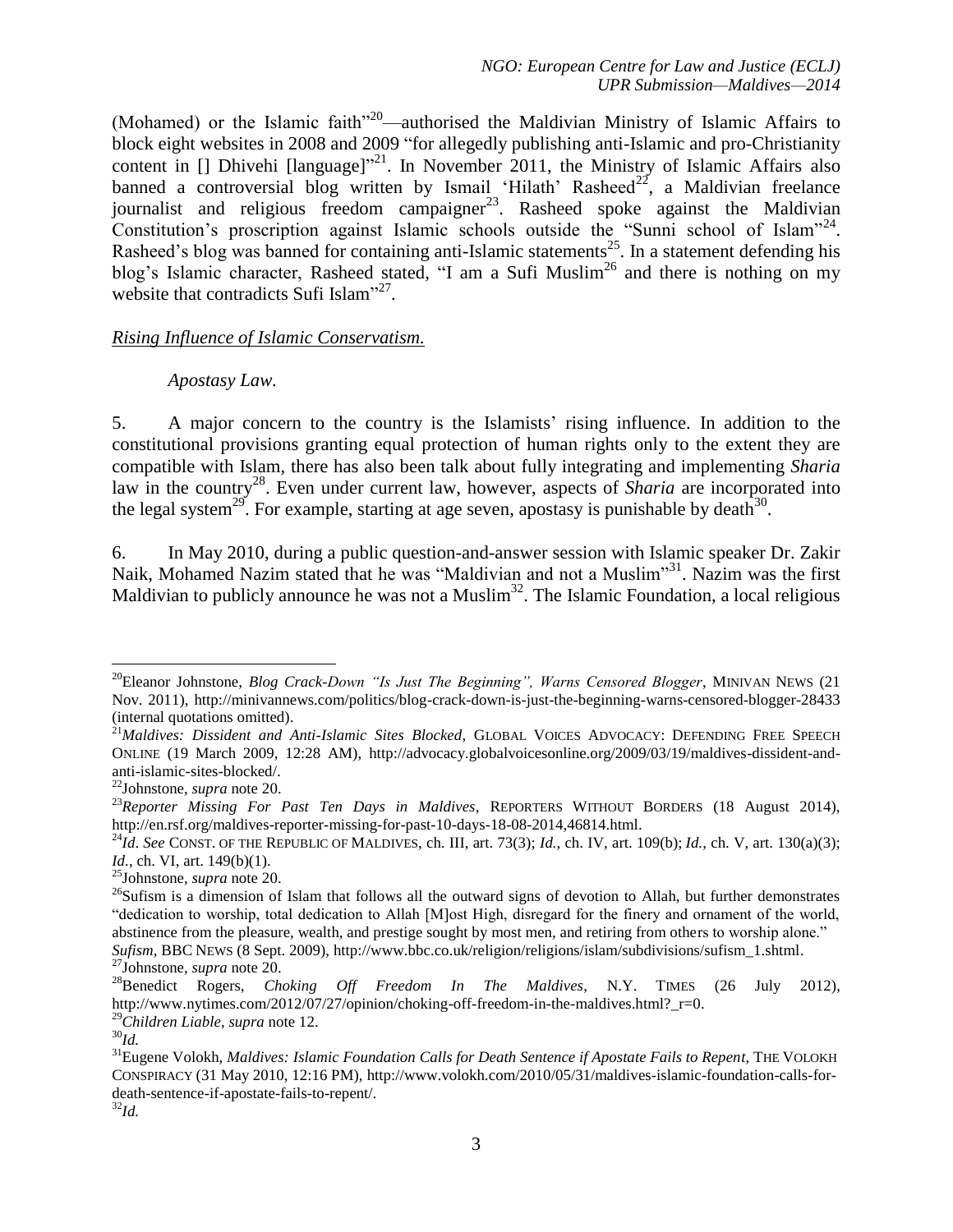<span id="page-4-0"></span>non-governmental organisation<sup>33</sup>, called for Mohamed Nazim to be stripped of his citizenship and sentenced to death if he did not repent and return to Islam<sup>34</sup>. Nazim<sup>3</sup>s statement challenged the constitutionality of revocation for renouncing the Muslim faith<sup>35</sup>. The 2008 Maldivian Constitution states that anyone who was a Maldivian citizen at the commencement of the Constitution is a citizen of the Maldives<sup>36</sup>. It also states that "[n]o citizen of the Maldives may be deprived of citizenship"<sup>37</sup>. Thus, Maldives' adherence to *Sharia* law, which punishes apostasy with revocation of citizenship, is contradictory to the Maldivian Constitution<sup>38</sup>. Nazim said, "When I did what I did, legally I was absolutely convinced that there was no way I could not be a Maldivian"<sup>39</sup>.

7. Ultimately, Nazim re-embraced Islam, after being detained for five days at the Dhoonidhoo prison where he received counseling from religious scholars<sup>40</sup>. He said, however, "[t]he extremism that was taking hold in the Maldives was increasing so rapidly. . . . I needed to speak about  $it^{41}$ . Nazim stated that "[s]omebody had to do it, it needed to be spoken about. The repression of thought, the lack of debate and a lack of a proper public sphere in which such discussion can take place, is dangerous<sup>"42</sup>.

8. In July 2010, a 25-year-old air traffic controller, Ismail Mohamed Didi, who was being investigated by his employer for apostasy, was found hanged at Male International Airport in an apparent suicide<sup>43</sup>. Didi had been seeking asylum in the United Kingdom, fearing persecution for his professed atheism<sup>44</sup>. In emails sent to an international humanitarian organisation, Didi said, "[I] foolishly admitted my stance on religion" to co-workers, which "spread like wildfire. . . . I have even received a couple of anonymous phone calls threatening violence if I do not repent and start practising Islam"<sup>45</sup>. Didi wrote, "I cannot bring myself to pretend to be I am something I am not, as I am a staunch believer in human rights. I am afraid for my life here and know no one inside the country who can help me $^{346}$ .

 $\overline{a}$ 

<sup>46</sup>*Id.*

<sup>&</sup>lt;sup>33</sup>Islamic Foundation Calls for Death Sentence for Nazim, if Not Repented, MIADHU DAILY (30 May 2010),

http://www.miadhu.com/2010/05/local-news/islamic-foundation-calls-on-death-sentence-for-nazim-if-not-repented/. <sup>34</sup>Eugene Volokh, *supra* note [31.](#page-3-1)

<sup>35</sup>Azra Naseem, *Revelations of a Former Apostate: Mohamed Nazim Speaks to Minivan*, MINIVAN NEWS:

INDEPENDENT NEWS FOR THE MALDIVES (28 Sept. 2010), http://minivannews.com/society/revelations-of-a-formerapostate-mohamed-nazim-speaks-to-minivan-11617.

 $36$ CONST. OF THE REPUBLIC OF MALDIVES, ch. I, art. 9(a)(1).

<sup>&</sup>lt;sup>37</sup>CONST. OF THE REPUBLIC OF MALDIVES, ch. I, art. 9(b).

<sup>38</sup>Azra Naseem, *supra* not[e 35.](#page-4-0)

<sup>39</sup>*Id.*

 $^{40}$ *Id.* 

 $^{41}$ *Id.* 

 $^{42}$ *Id.* 

<sup>43</sup>JJ Robinson, *Hanged Air Traffic Controller Sought Asylum for Fear of Religious Persecution*, MINIVAN NEWS: INDEPENDENT NEWS FOR THE MALDIVES (14 July 2010), http://minivannews.com/society/hanged-air-trafficcontroller-sought-asylum-for-fear-of-religious-persecution-9381.

<sup>44</sup>*Id.*

 $45\overline{Id}$ .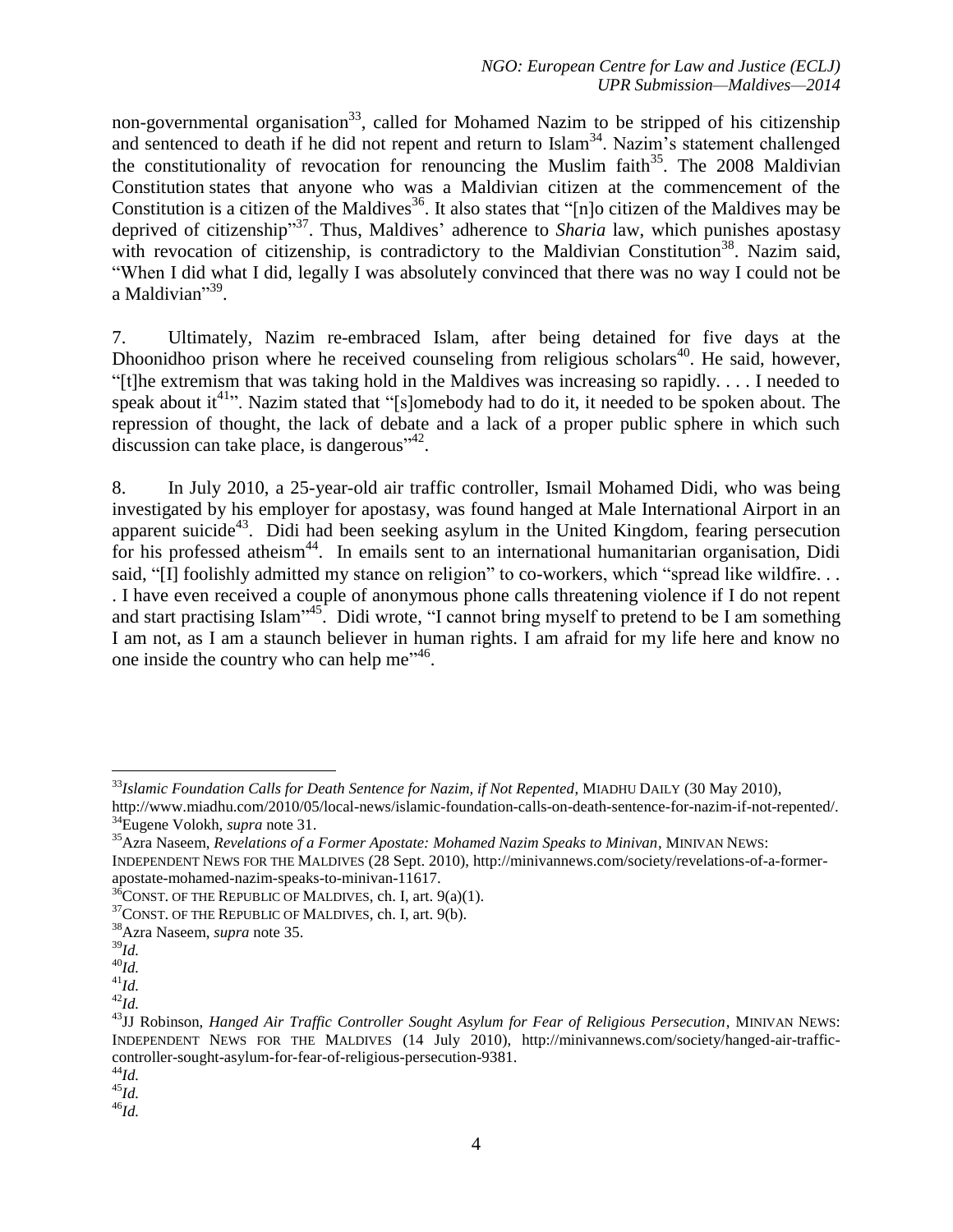## <span id="page-5-0"></span>*Increasing Religious Extremism.*

9. "Extremists are targeting liberal intellectuals, writers and activists<sup>347</sup>. According to a "Threat Analysis Report" by the Maldives Broadcasting Commission, eighty-four percent of Maldivian journalists have reported being threatened at least once, due to attempts by political forces to control the media<sup>48</sup>. Five percent of journalists reported being threatened daily<sup>49</sup>. The top source of threat to journalists was identified as political parties; while gangs, religious extremists and the parliament were second; and the government placed third $50$ .

10. On 4 June 2012, three individuals belonging to Maldivian extremist Islamic groups attacked Ismail Rasheed $51$ , the prominent blogger mentioned in paragraph four. The attackers stabbed Rasheed in the neck<sup>52</sup>. This was the third attack on his life since December 2011<sup>53</sup>. Rasheed noted,

<span id="page-5-1"></span>When they were slashing my throat, they uttered the words "Mee Shaheem, Imran, Muttalib faraathun hadhiyaa eh," meaning "Compliments from Shaheem, Imran and Muttalib." Even though the three politicians may not have directly ordered the three attackers to murder me, their calls for killing me somehow had a psychological influence on the three attackers to the extent that they did attack  $me^{54}$ .

In an interview with the International Federation for Human Rights, Rasheed said that "[t]he present government of Dr. Mohamed Waheed came to power with the help of Islamic extremists" because he had "seen some of [his] attackers behind police lines with media passes during [religious tolerance] protests<sup>"55</sup>. Consequently, Rasheed believed that the Maldivian government would not seriously prosecute radical Islamists for violent crimes, which caused him to flee the country<sup>56</sup>.

11. In January 2011, Aishath Velezinee, a Maldivian activist, was stabbed in the back in broad daylight<sup>57</sup>. Two months before the attack, Velezinee claimed that members of the Judicial

 $\overline{a}$ 

<sup>47</sup>Animesh Roul, *The Threat from Rising Extremism in the Maldives*, CTC SENTINEL (27 March 2013), https://www.ctc.usma.edu/posts/the-threat-from-rising-extremism-in-the-maldives.

<sup>48</sup>Ahmed Rilwan, *Politicians, Gangs and Religious Extremists Threaten Media Freedom*, MINIVAN NEWS: INDEPENDENT NEWS FOR THE MALDIVES (1 May 2014), http://minivannews.com/politics/politicians-gangs-andreligious-extremists-threaten-media-freedom-83908.  $^{49}$ *Id.* 

<sup>50</sup>*Id.*

<sup>51</sup>*"I Don't Think the Maldives Is Safe for Me Anymore": Interview With Ismail Hilath Rasheed, Blogger and Human Rights Defender*, FIDH (17 Sept. 2012), http://www.fidh.org/en/asia/maldives/I-don-t-think-the-Maldives-is-safe-12184 [hereinafter *"I Don't Think the Maldives Is Safe"*].

<sup>52</sup>*Id.*

<sup>53</sup>*Id.*

<sup>54</sup>Animesh Roul, *supra* note [47.](#page-5-0)

<sup>55</sup> *"I Don't Think the Maldives Is Safe*, *supra* note [51.](#page-5-1)

<sup>56</sup>*Id.*

<sup>57</sup>Animesh Roul, *supra* note [47.](#page-5-0)